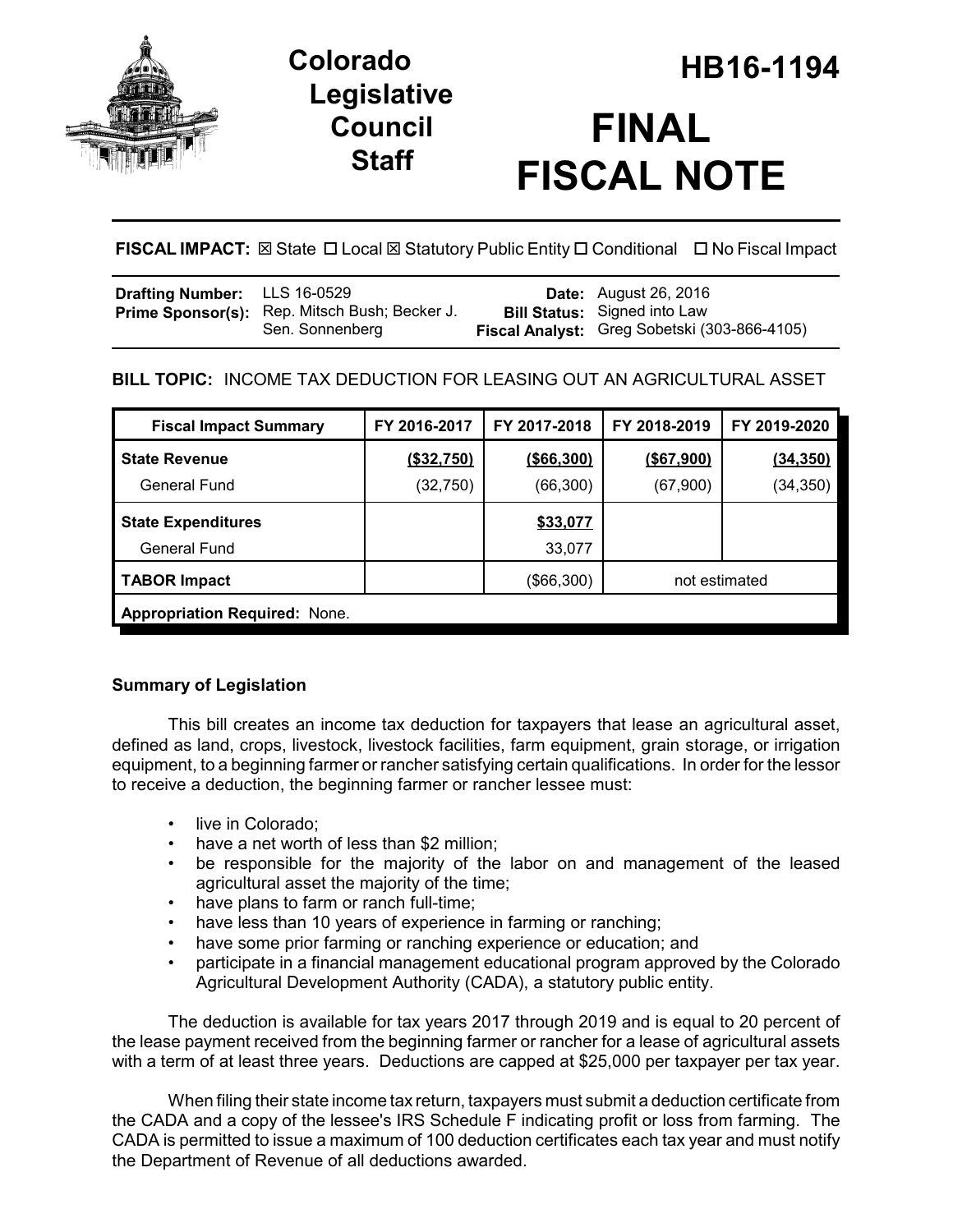August 26, 2016

#### **State Revenue**

State General Fund revenue is expected to decrease by \$32,750 in FY 2016-17, \$66,300 in FY 2017-18, \$67,900 in FY 2018-19, and \$34,350 in FY 2019-20. The estimates for FY 2016-17 and FY 2019-20 reflect half-year impacts.

*Assumptions.* According to the Colorado agricultural census for 2012, there were 2,451 farmers and ranchers who leased land, buildings, machinery, equipment or livestock. Because approximately 30 percent of Colorado farmers and ranchers operating in 2012 reported less than 10 years of experience in the industry, 727 of the lessee farmers and ranchers are assumed to fall within the range of experience required for a lessor to claim the deduction in the bill. It is assumed that 100 lessors will claim the deduction each tax year, the maximum allowed in the bill.

For deduction claimants, state taxable income is assumed to be reduced by an average of \$14,146 for tax year 2017, and by an average of \$14,489 for tax year 2018. Leases are based on agricultural census data on tenant farm and ranch expenditures for leased agricultural assets in 2012 and grown annually by a historical average of the producer price index for farm products.

## **TABOR Impact**

This bill reduces state revenue from income taxes, which will reduce the amount of money required to be refunded under TABOR for FY 2017-18. TABOR refunds are paid out of the General Fund. Since the bill reduces both revenue to the General Fund and the refund obligation by equal amounts, there is no net impact on the amount of money available in the General Fund for the budget.

The state is not expected to incur a TABOR refund obligation for FY 2016-17.

## **State Expenditures**

This bill will increase state General Fund expenditures by \$33,077 in FY 2017-18 only. Expenditures are summarized in Table 1 and detailed below.

| Table 1. Expenditures Under HB16-1194   |            |            |  |  |  |
|-----------------------------------------|------------|------------|--|--|--|
| <b>Cost Components</b>                  | FY 2016-17 | FY 2017-18 |  |  |  |
| <b>Computer Programming and Testing</b> |            | \$30,677   |  |  |  |
| Document Management                     |            | 2,400      |  |  |  |
| TOTAL                                   | \$0        | \$33,077   |  |  |  |

*Department of Revenue.* This bill requires changes to the department's GenTax software system. Changes are programmed by a contractor at a rate of \$200 per hour. The changes in this bill are expected to increase General Fund expenditures by \$23,000, representing 115 hours of programming. All GenTax programming changes are tested by department staff. Testing for this bill will require expenditures for contract personnel totaling \$7,677, representing 320 hours of testing at a rate of \$24 per hour. Additionally, the bill requires changes to two tax forms. Costs for document management will be reappropriated to the Department of Personnel and Administration.